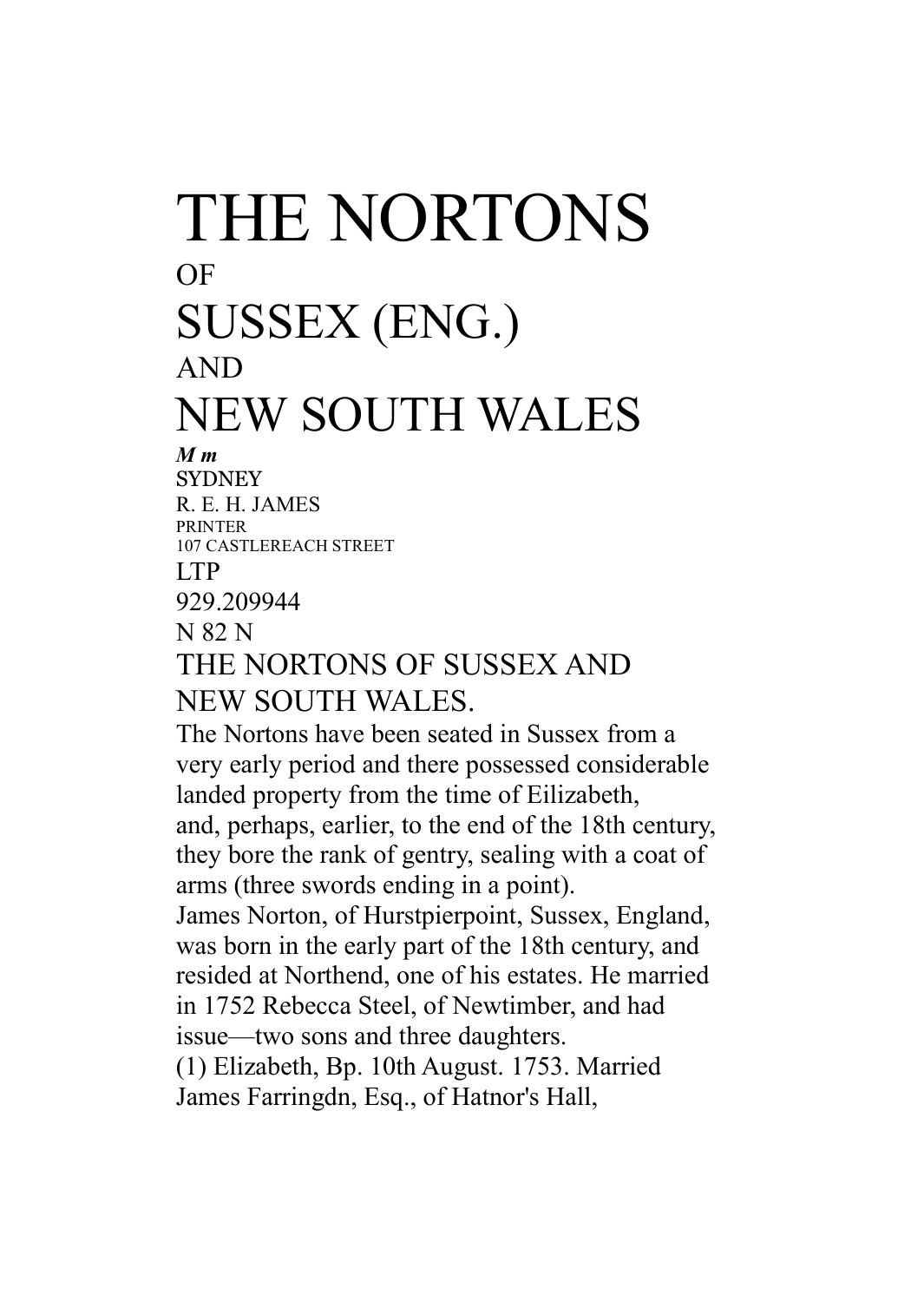Lingfieid. Surrey.

(2) Thomas, Bp. 28th November, 1754.

(3) Ann. Bp. 20th September, 1757. Married Wm. Johnson.

(4) John, lip. ICtli March, 1759. (Of whom presently)

(5) Amy, Bp. 30th April, 1762. Married and died young.

iT-he estate was so involved that it was sold before John (born 1759) came of age. He lived at Leatherhead

and afterwards at Ore Place *near* Hastings, Sussex. Having tried farming and failed, he was granted a post "controlling the sale of some kind of stamp" which was only given to a few gentlemen. In 1819 he followed his eldest son out to Australia where he acquired property at Mulgoa, on the Nepean River, near Penrith, N.S.W., which he called Fairlight. On the 11th June, 1782 he married Mary Masters Bradford, and had issue—four sons and six daughters.

(She died in 1828. He died on the 31st January, 1829, and was buried at in Australia.)

(1) Mary Masters, *born* 1783, -died unmarried, l

(2) John," born 1784, died 1811. First Lieut. *on* the "Hero" R.N. (The ship went down in a storm in the Baltic Sea on Christmas Eve, 1811. All hands lost.

(3) Nathaniel, born at Leatherhead in July, 1785, died at Mulgoa, N . S . W . , 17th Are/i, *1851.* He *entered the Royal Navy on* the 611;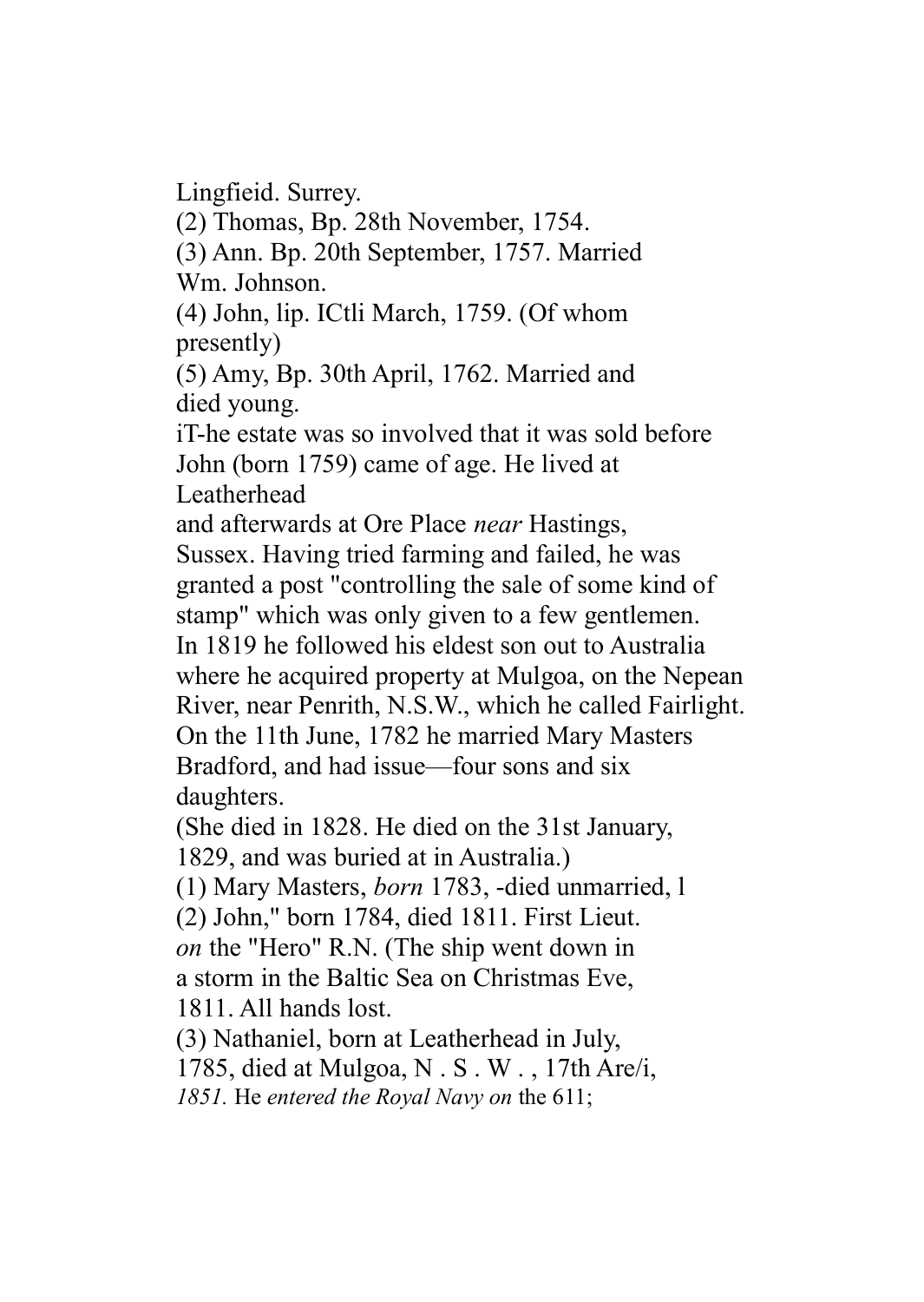January, 1798, on board the "Busy," 18, in which vessel he assisted, in August 1799, in taking possession of a fleet of merchantmen under the *convoy* of a Swedish Frigate off the Island of Goree.

He afterwards joined the expedition against the Helder; and contributed to the capture of the French lugger privateer, "Le Dragon," 16, on the 16th September, 1799. In July, 1800 he removed to the "Unite" frigate, antl in March, 1801, was present as midshipman at the reduction of the Danish and Swedish Islands.

He was afterwards employed at Harwich and on tile Irish station from June, 1S03, *to* October, 1807, in the "Romulus," 16 and "Helma," 18, in which latter ship he aided in effecting the capture on the 5tli June, 1805, of "Santa Leocadia," a Spanish privateer. After serving nearly three months as acting Lieutenant in the "Dryad" 36, he was nominated in January, 1808, master's mate of the "La Virginie," *46* guns and 281 men, and on the 19th of May following, lie shared in that ship and was mentioned for his conduct in an obstinate conflict of an hour and a half, which terminated in the surrender of the Dutch frigate "Guelderland," of 36 guns and 253 men, 25 of whom were killed and bO wounded, whilst of the British not more than one man was killed and ,two wounded.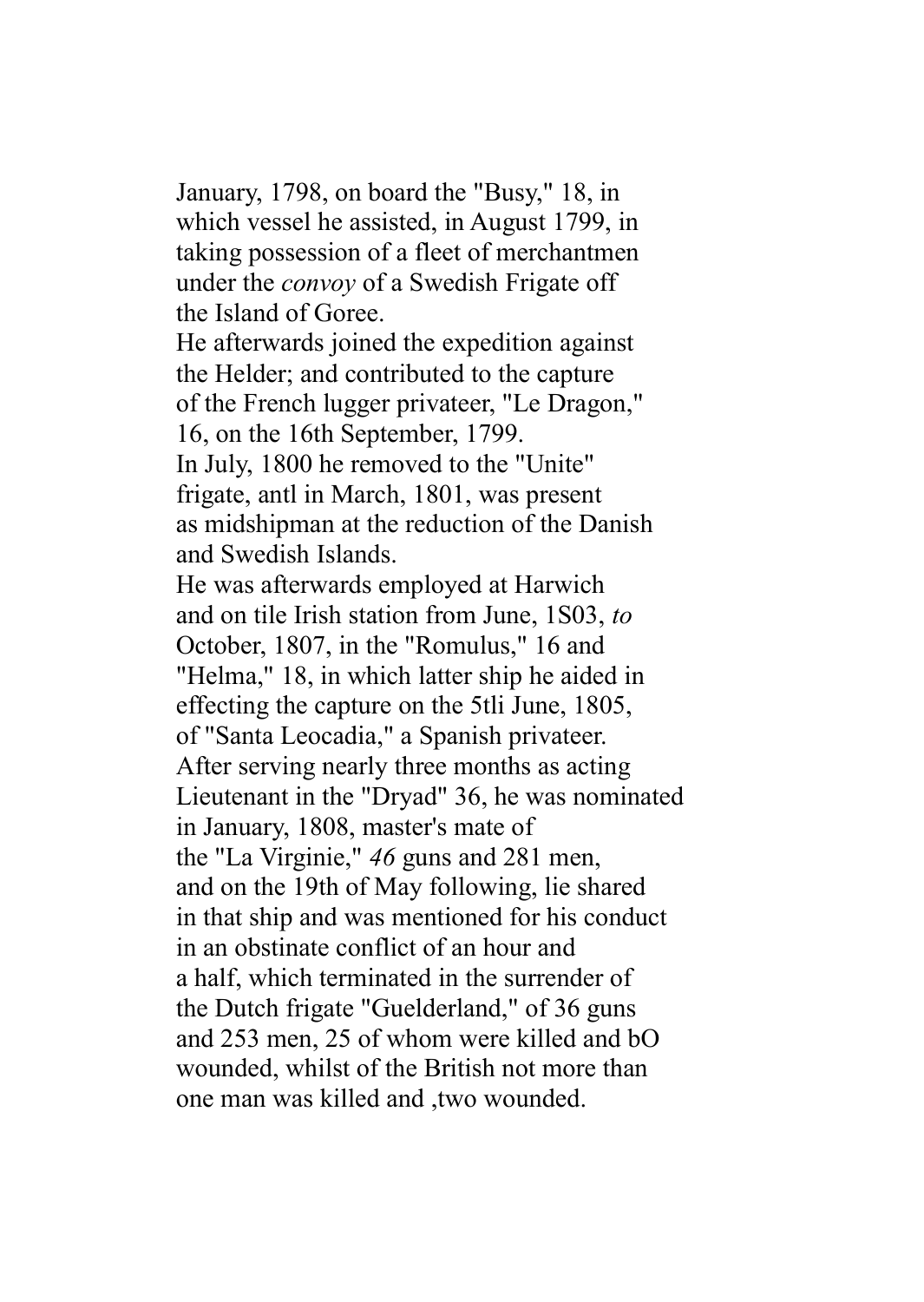Mr. Norton as a reward for his conduct was appointed 1st Lieutenant in the "Brisk" sloop, which . promotion was sanctioned by the Admiralty on the 29th July ensuing. Having obtained an appointment to the "Illustrious" 74, he witnessed, in April, 1809, the famous attack made by Lord Cochrane on the enemy's shipping in "Basque Roads," and subsequently sailed for the East Indies, where he assisted at the conquest of the "Mauritius" and of the Islands of Java. Ho was appointed to the command of the "Procris" ship, 6th February 1812. 2

His last appointment was on tlie 30th May, 1815, to the "Tigre" in which he cruised in the Channel. He ultimately accented the rank of retired commander and came out to Australia and settled at Fanlight, Mulgoa, N. S . W., where he married on the 3rd March, 1841 Miss Ellen Barber, and lived there until Jiis death, on the 17th August, 1851.

They died without issue and were both buried at Mulgoa, N.S.W.

(4) Rebecca, born Gtli July, 1780, at Hurstpierpoint, catne out to Australia with the family but went back to England, where she lived until her death on the 27th April, 1889, at the age of 103 years. Buried at Woking, Surrey, England.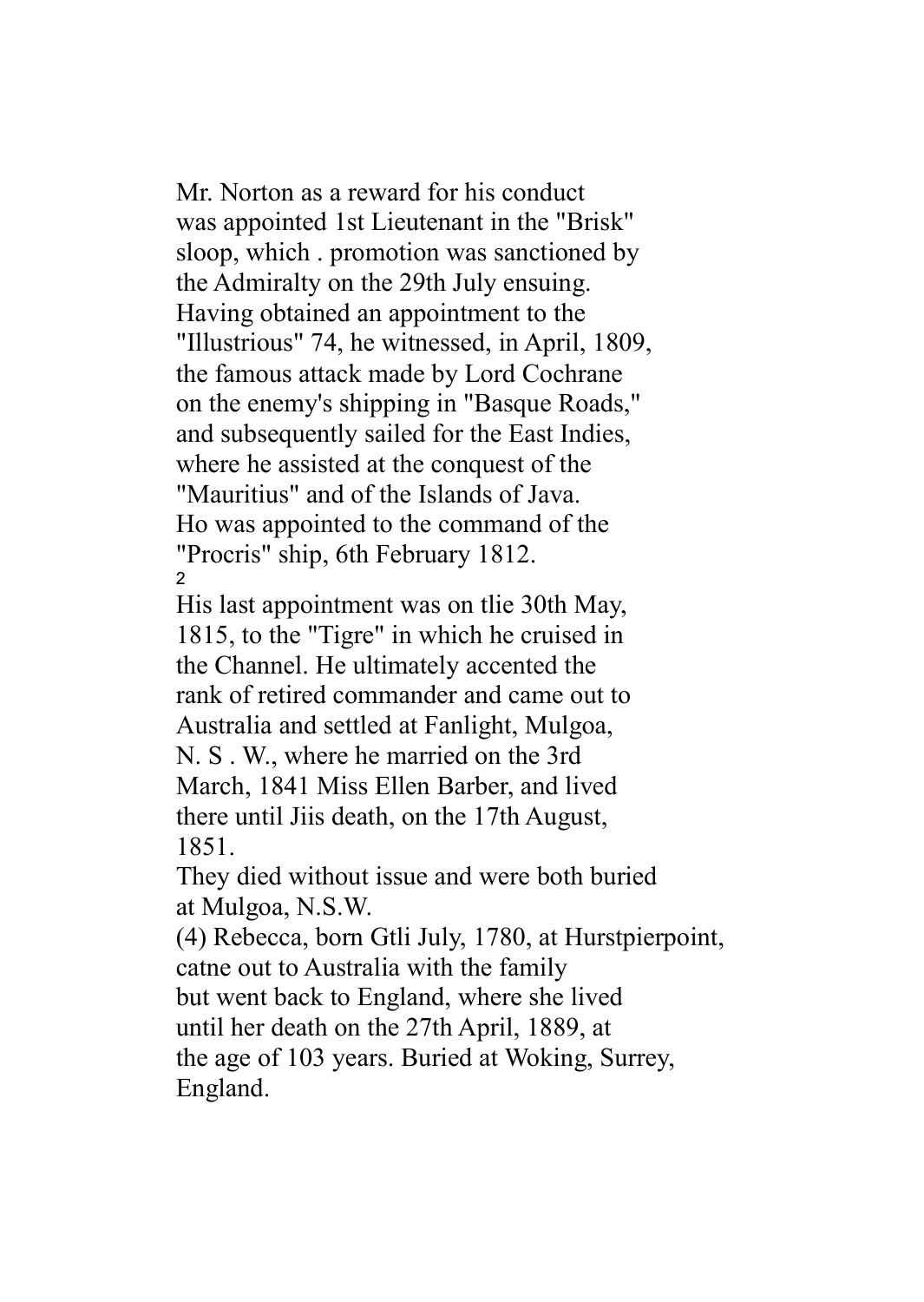(5) Nancy, born in 1791, died unmarried, aged 10.

(6) Elizabeth, born in 1793, died unmarried oil the 8th May, 1825. at King Street, Sydney, and was buried in the family vault in the Devonshire Street Cemetery.

(7) James, born 27th July, 1795, at Ore Place, Hastings, England. Died in Sydney on the 31st August, 1862 (of whom presently.) *(8)* Emma, born 4th October, 1797( at Fairlight, Hastings, came out to Australia in the ship, "Harriett," with her father ill 1819. Married on 31st October, 1821, at St. Phillip's Church, Sydney, to John Joseph William Henry Molesvvorth Oxley, l t . N . , who had been Surveyor-General of Lands since January, 1812. She died i f t h April, 1885 at Hunter's Hill, Sydney, and was buried at S t . Ann's Church, l l y d e . *k-Cui* ^**OJ**^^**C** *2 Jlffo.* (9) William, born 1799, died young. (10) Rosa, born 1801. Died young, unmarried. The third son, James Norton, born on the 27th J u ly 1795, at Ore Place, Hastings, England, went to the Temple and studied for the Bar and was admitted a solicitor in the Courts of England. Through Lord Guildford, in 1818, he obtained the post of "Captain's Clerk," on the ship "Maria" (Capt. Williams) bound for Australia, and left England on the 18th May, 1818, arriving in Sydney on the 15th September of the same year, having paid  $£150$  for his . passage and bringing with him £800 to the Colony.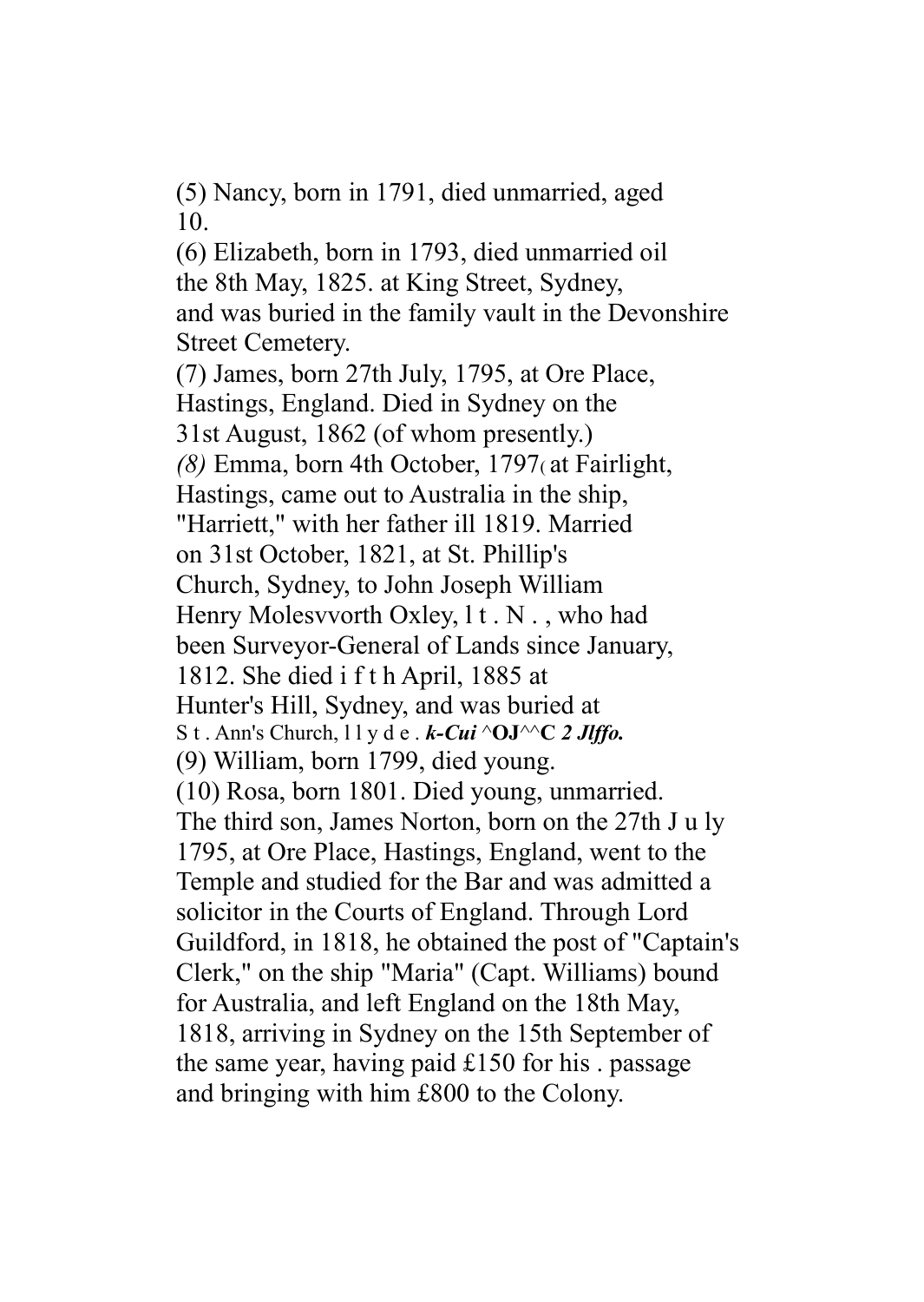He became a Notary Public, under a grant from the Archbishop of Canterbury, and carried on business in 3

a cottage in Elizabeth Street until 1832 when he moved his office to a quaint looking building in the same street which had just been erected.

At the same time he moved his household from a house at the corner of King and Elizabeth Street (afterwards

known as the "Three Tuns 'Tavern") to a cottage at the back of his office and facing Castlereagh

Street.

In August, 1834, he went to live at Elswick. Leichhardt,

and added to the house which was originally built by a Mr. Foster. Here he had an immense garden of which lie was devotedly fond. The house still stands, although the surrounding garden and grounds have long since been cut up and built on. The ground sloped down from the drive in front of the house, and you went through a little gate into the sweetest old garden that *ever* was—beautiful trees and lovely groups of tall bamboos, and a long path with hedges of dark red Lady Brisbane roses on one side, and white Gardenias 011 the other, at the bottom of which was a pond full of eels. There were peacocks wandering all about the place, and an orchard

full of lovely fruit, and a kitchen garden, surrounded by Hawthorne hedges.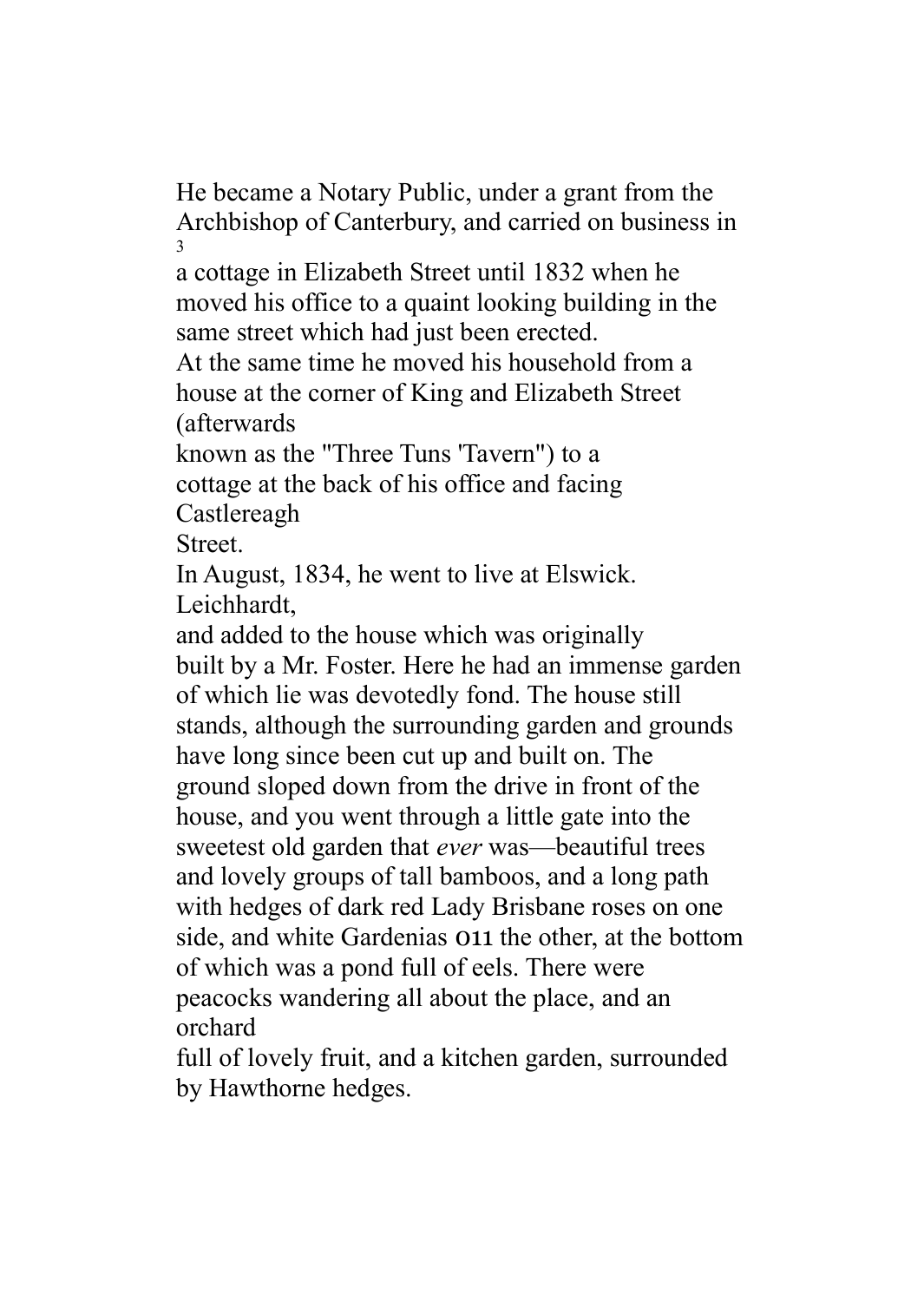The house was surrounded by a park with an avenue of Norfolk Island Pines to the house, and the drive went on to the flagged stable yard at the back, which was built in with high stone walls, and contained a nice row of brick cottages for the convict servants and had an old well and pump in the centre. His name first appears in a published list of the attorneys of the colony in the New South Wales Pocket Almanac for 1819, in conjunction with four others. The list is as follows:—Thomas Wylde, Esq.; W. H. Moore, Esq.; Frederic Garling, Esq.; T. S. Amos, Esq. ; and James Norton, Esq. For many years, and until the order was made by the Supreme Court for the division of the profession into its two branches of barristers and attorneys, Mr. Norton practised most successfully as an advocate,

for which his clear perception of facts, and his intimate knowledge of law eminently qualified him. To his profession lie gave the whole of' his time and attention; and though pressed upon more than one occasion to come forward as a candidate for legislatorial

honours, he invariably refused. At the same time, upon great occasions, and when the interests of the colony appeared to him to demand the sacrifice of some portion of his time, he never for a moment hes'tated

in bestowing it. Thus, in the great Anti-

Transportation movement, the late gentleman was a <sup>4</sup> leading member of the League then formed, and gave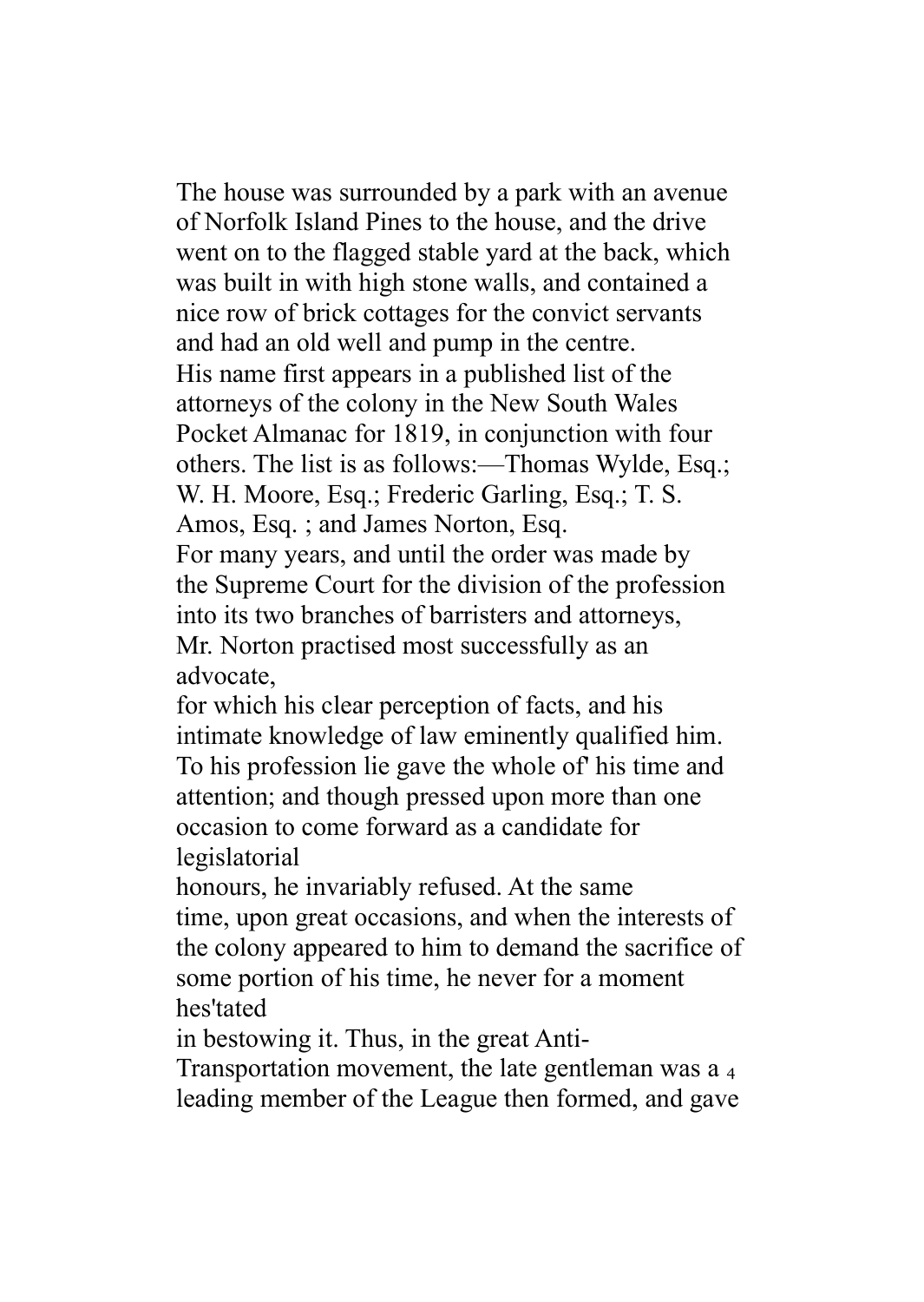his most strenuous exertions to the object for which that League was formed.

He was a member of the first Legislative Council under the new Constitution, having been appointed to a seat in that House by Mr. Cowper, soon after his taking office, on the resignation of the Donaldson Ministry. He was also Registrar of the diocese of Sydney for many years, having been appointed Registrar

to Archdeacon Scott, and holding the same office under the successive Bishops of Sydney.

While still practising as a barrister, Mr. Norton appeared for the defendant in the famous case of Shortt v. Berry and Wol'.stonecraft, in which a feigned issue had been directed in order to try the question of a partnership between Shortt and Berry. The plaintiff's case appeared to be fully made out by a document which was known to be a forgery, but which was sworn to so positively that the defendant's ruin seemed inevitable. iTJiis important document was written on a quarter of a sheet of foolscap, and after a futile cross-examination, Mr. Norton sat down in Court at the close of a long and weary day with the paper in his hand. As he held the paper mechanically

up to the light, a solitary ray from the setting sun falling upon it .revealed the fact that the water mark, which the scrap of paper fortunately bore, was many years later than the date of the document

written upon it! The jury, thereupon, re.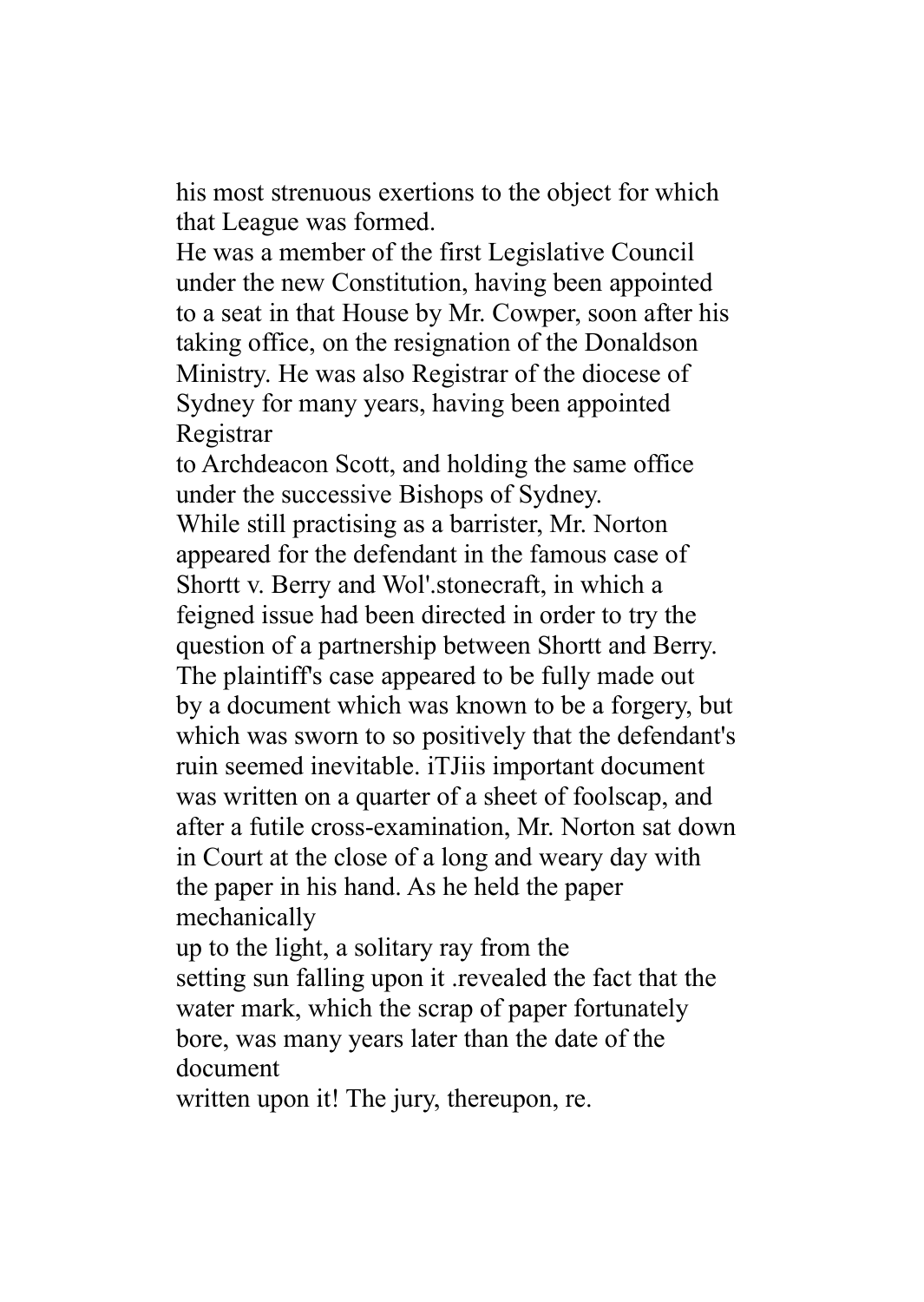turned a verdict fur the defendant without leaving the box.

He had a rough, bluff manner that somewhat repelled those who first made his acquaintance, and his habit of open speaking still further added to this impression; but, on intimate acquaintance, his k'ndness of heart, his goodness of disposition, and his affectionate nature made him generally beloved by all who were brought closely and intimately into contact with him. His charities, though unostentatious,

were many.

He died on August the 31st, 18G2. at his residence of Elswick, near Petersham, in the sixty-seventh year of his age, and was buried on the 2nd September, 1802, in the family vault, Devonshire Street Cemetery.

He married first, on her sixteenth birthday, Jane, daughter of Alexander Kenneth Mackenzie, Esq., manager of the Bank of N.S.W., Sydney, and by her

(who was born on the 10th January, 1808, at Southgate,

County Middlesex, Ehgland, and died 23rd March 1840, at Elswick, aforesaid); had issue 5

(1) James, born ofcli December 1824, in a bouse at the corner of King and Elizabeth Streets.

Died on the 18th July, 1906, at "Ecclesbourne, Double Bay.

His first school was one kept by a Miss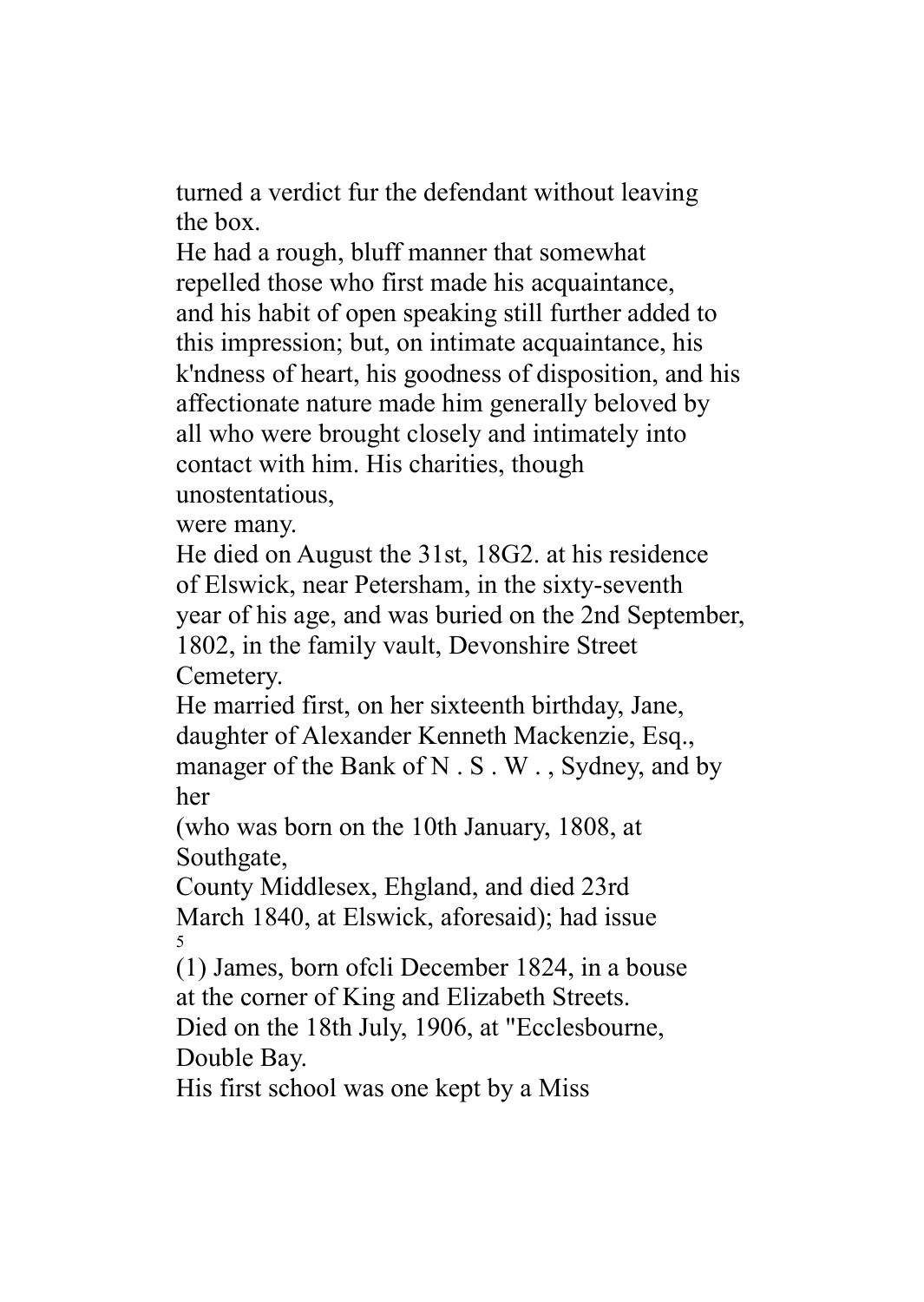Williams or Williamson, in Macquarie Street and among the boys was George Allen, afterwards of Toxteth Park. From there he went to old Mr. Capes, in O'Connell Street, and from it passed on to his (Sir. Cape's) son's School in King Street. Shortly after the family went to Elswick, Mr. Cape was appointed headmaster of the Sydney College and there the young James stayed from 1835 to the end of 1839. In the beginning of the next year a tutor was engaged for the six brothers—a Mr. Walpole, a clergyman, who used to preach at Ashfield. In May or June, 1841, James and John were sent to Mr.. Forrest's School, at Campbelltown, where the only other boys at the time were the two Oxle.vs (cousins), James Hassel] and George Maearthur. In December he left Mr. Forrest's and on the 27th January of the year following was approved by the Judges of the Supremo Court (Howling, Burton, and Stephen) and was articled to his father for 5 years. He was admitted as an attorney of the Supreme Court in 1848 and became a member of the firm of Norton and Son afterwards Norton, Son, and Barker, and later on senior partner of the firm Norton. Smith and Co.. and he was regarded as one of the ablest of the old school of lawyers. On 16th April, 1860, he was sivorn in as a Notary Public.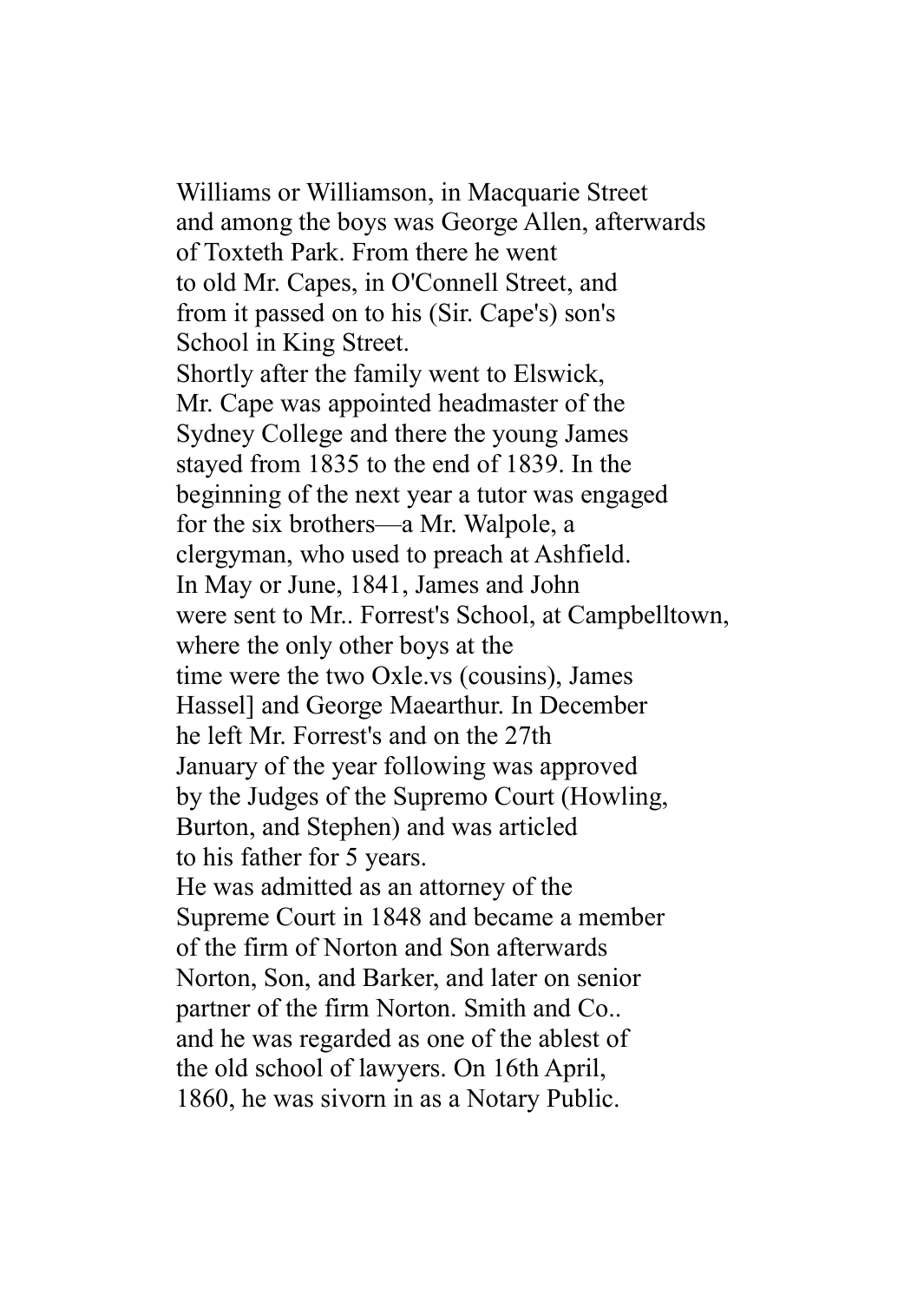For many years he was a Director of the Australian Gas Light Co., and of the North

Shore Gas Company. In 1869 he was elected Fellow of St. Paul's College within the University of Sydney.

In August, 1874, he was made Trustee of the Australian Museum and held the post for 32 years.

1878: Appointed Trustee of the Free Public Library and was elected" President of the Board *on the* 10th December, 1890, which position he held until his death.

1878: Trustee of Hyde, Phillip and Cook Parks, and in 1894 was elected Chairman, in place of the Right Hon. Sir Alfred Stephen, 6

deceased, and continued to hold that office until the parks were handed over to the Sydney .Municipal Council, in 1904.

1879: Appointed member of the Legislative Council, and from May, 1884, to October, 1885, was Postmaster General in the twentieth Ministry, which was led by Siv Alexander Stuart. Although, not a frequent speaker in the Legislative Council, he was always incisive and logical in his utterances, and his remarks wore always followed with close attention. 1886: Appointed University Solicitor. In 1890 the degree of L . L . I ) , was conferred upon him by St. Andrew's University, Scotland, in recognition for his services.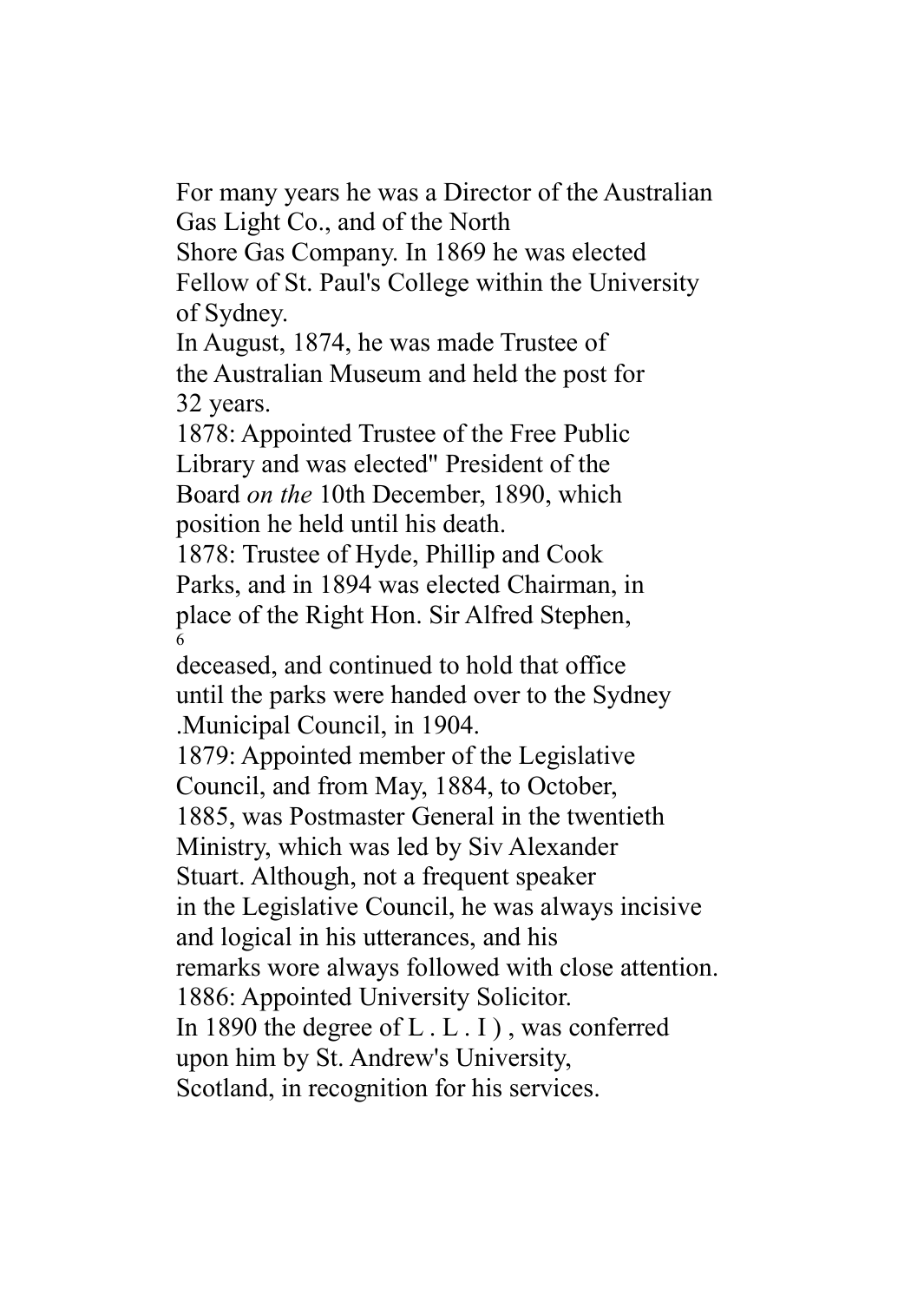He was olected a member of the Royal Geographical Society in 1891 and for many years was closely connected with the Linean Society

. From about 1857, find until his deatii, he lived at Ecclesbourne, near Sydney, where lie gave a great deal of his time and attention to the beautiful garden in which all the trees with one exception, he had planted himself. He was an enthusiastic botanist and amongst other hobbies had a fine collection of Australian books.

He married first, on 1st June, 1854, Harriett Mary Walker (who died 12th September, 1860), and had issue, one son and three daughters. 2nd, on 31st December, 1802, Isabella Stephens, second daughter of the Rev. Wm. Stevens, Levens, Westmoreland, England (who died 4th August, 1910); had issue, one son and one daughter. (2) John Oxlov, horn 8th March, 1827, at Svdney. Died at Dubbo, N . S . W . , 26th December, 1880. Educated by the Rev. —. Forrest. After leaving school, he, for a time worked in his father's office, but, preferring a country life, he went on to a station on the Richmond River. The hope of making a fortune allured him to the gold fiields when they were first discovered, but missing the fortune he settled down at Kanimbla, near Hartley. N.S.W.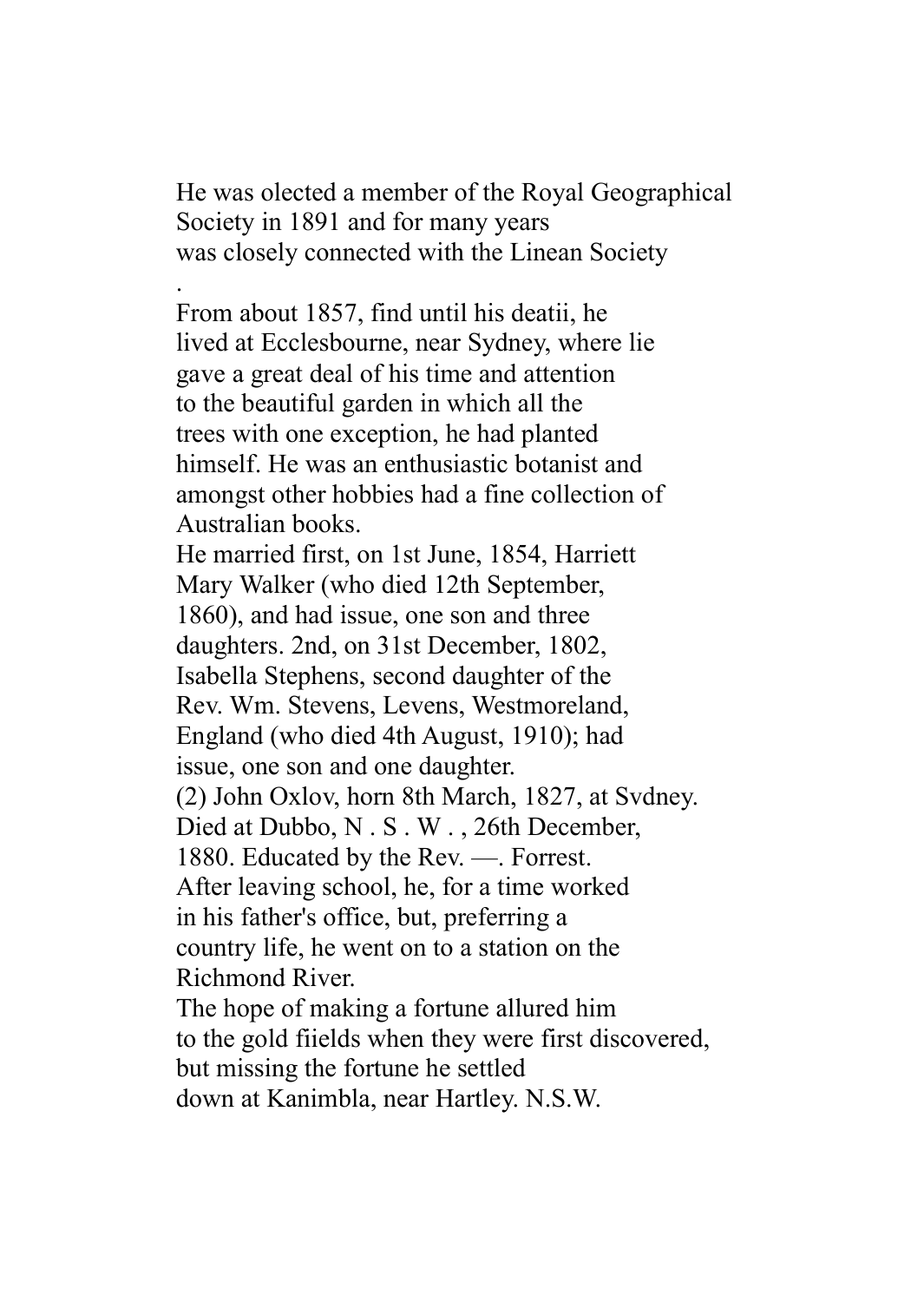In 1862, when the new Police Act passed, and the force was thoroughly reorganised by 7

Sir Charles Cowper, Mr. Norton was appointed a sub-inspector. In 18G2, when the Gardiner gang of bushrangers held the w estern districts in .terrorism—sticking up mails, robbing escorts, and rhcotmg policemen— Mr. Norton was sent to Forbes, and he there saw some hard service. On one occasion, when out on duty near Wlieogo, accompanied by a black tracker, O'Meally, Daley, and two others of the bushrangers surrounded him, The tracker, after the first shot had been fired, disappeared, and, after firing all his ammunition, Mr. Norton was compelled to surrrender. While in the hands of the rascals they tried his courage but he did not blanch. They placed him against a large box tree, and fired three shots at him. Two of tlie bullets struck the tree about a, foot above his head, and another hit it within a few inches of his left arm. His capture created terrible excitement in Forbes, then peopled by from 30,000 to 40,000 diggers. A public meeting was held on the camp reserve, and 500 stalwart men volunteered to go to the rescue. Captain Vera, an adventurous Hungarian, who had seen service in 1848. headed the party, but just as they were about to start, Mr. Norton arrived in Forbes, having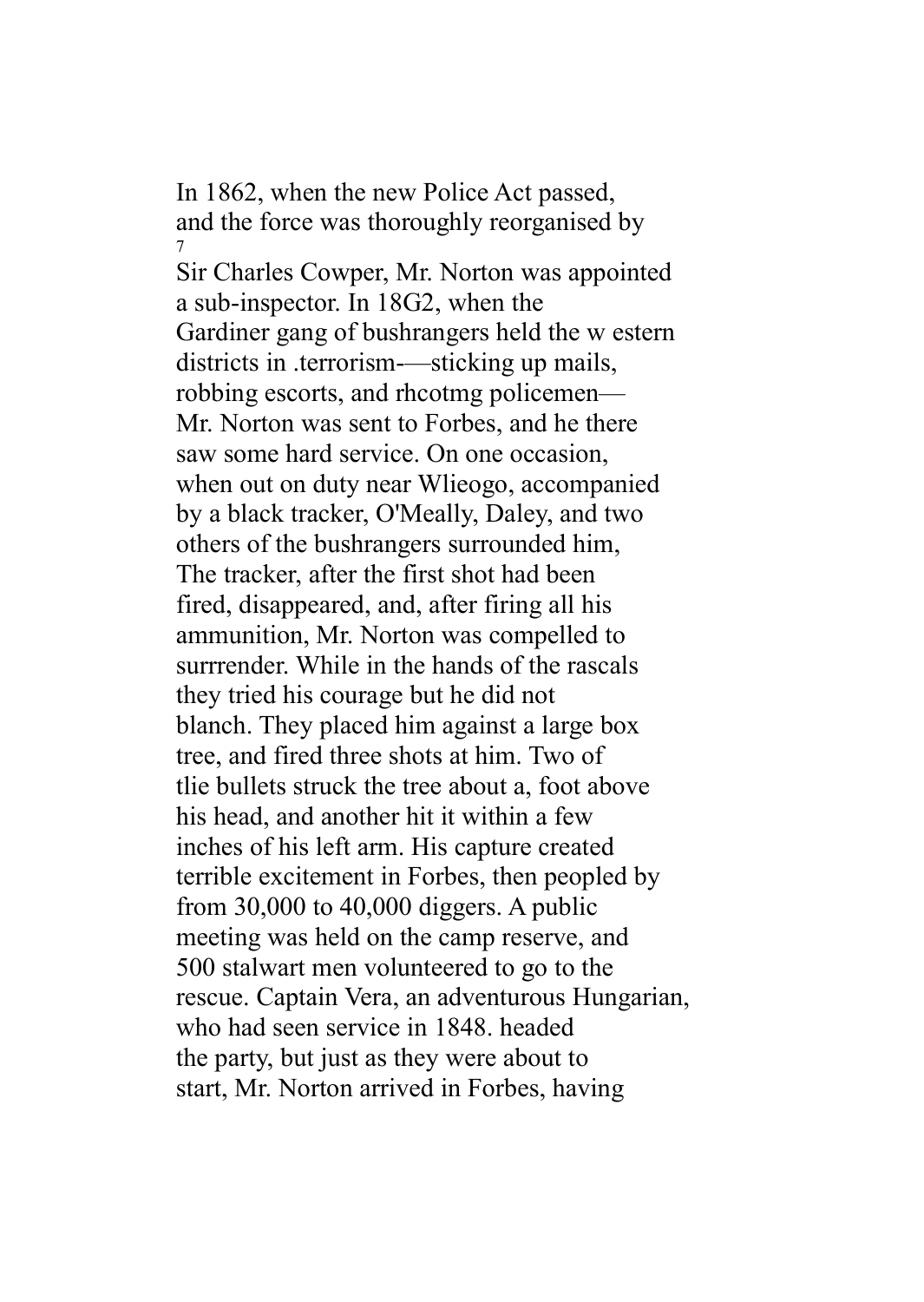been released *by the* bushrangers. The Government then gave him "carte blanche" to go where he liked in search of the bushrangers. He afterwards saw rough sevice on the gold-field; and was out with Sir Frederick Pottinger on the night when Gardiner, on his celebrated white horse, escaped from Sirs. Brown's house. Sir Frederick and his men were at the back and Mr. Norton and his party at th? front of the house. Gardiner passed within ten yards of Sir Frederick, who had him covered, but as he pulled the trigger the p'ece missed fire. After leaving Forbes, Mr. Norton was for a time in the Maitland district, under superintendent Morrisset, and subsequently he was stationed at Hartley, where he did good work among the lawless gangs who infested the Fisli River and Abercrombie. In 1866, he was transferfered to Dubbo. and had charge of the force here till 1872, when he was appointed Police Magistrate, an office he held up to the time of his death. He married Emma Newton and had issue—four sons and five daughters. (3) Jane Augusta.horn 16th May, 1828, Sydney. s

Married the Rev. Charles F. D. Priddle, at S t . John's, Ashfield, on 25th February, 1851, and had issue—four sons and three daughters. She died at Liverpool, N . S . W ., on the 13th November. 1883.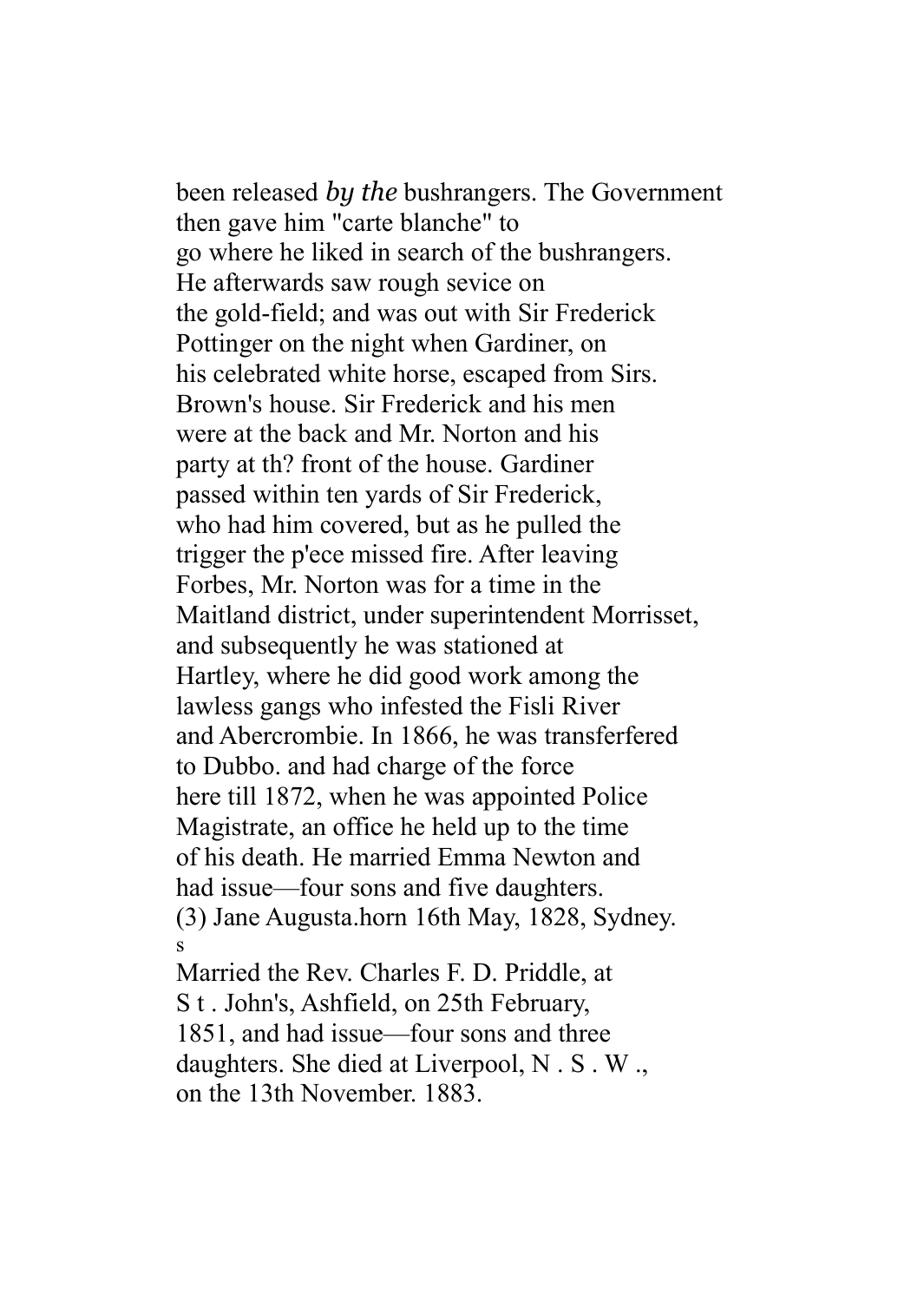(4) Mary Isabella, born 20th June, 1829, Sydney. Went to England in 1803, and died on the 6th May, 1905, at Southsea, Hants, England. Unmarried. (5) William, born 25th December, 1830, Sydney, and died on the 29th May, 189&, and was buried at Liverpool. He also was articled to his father, but after several years left the office and joined his brother John with whom lie went to try his luck at the diggings. This being a failure ho returned to Sydney and went to the University and then studied under Sir. Isaacs, one of the principal barristers in Sydney. Having passed his examinations well, he was appointed on a Commission to the Islands, and on his return found his wife had died. He afterwards got an appointment as Bishop's Secretary, then Assistant C. P . S. at Goulburn and Parramatta, from which he occupied C . P . S . billet at Tingha. ' He married first, Gertrude Jane Walker, a sister of his brother James' wife, who died on the 6th August, 1862, leaving one daughter, who died in 1868. Later on lie married again, a Mrs. Douglas. (6) Edward, born in Sydney, 9th March, 1832. Went first to Mr. Capo's School, and later on to the King's School. After serving 1\ years of his articles to his father, was sent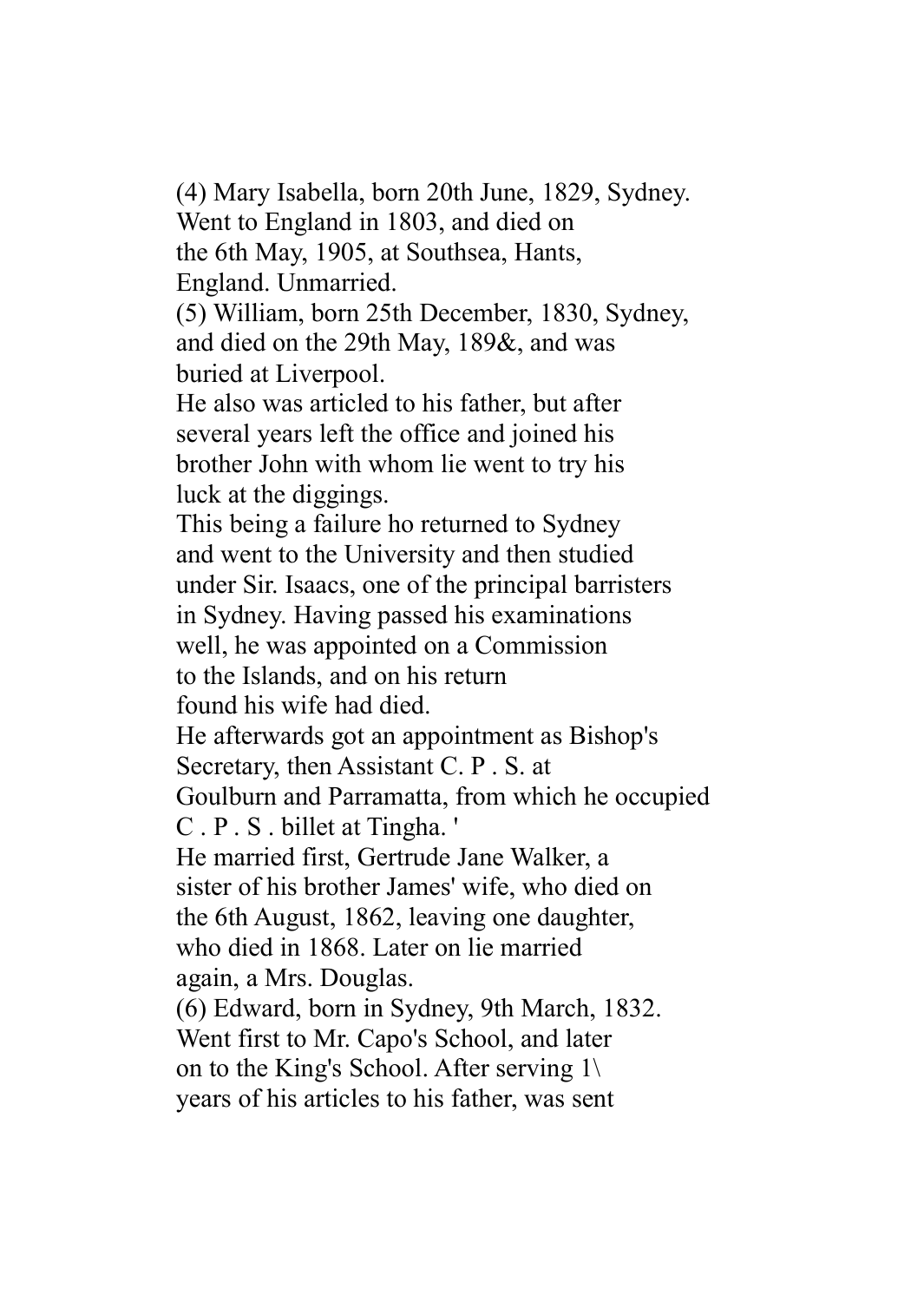to "Tiara," a property 20 miles from Wa! cha in the New England district, which had been purchased that year. and which was worked in conjunction with Waterloo, purchased the year previously.

From there he went to a neighbouring station, "Winterbourn," whore he assisted with the management.

Returning after about 12 months he built a new house at "Tiara" where he still (1912) lives.

He married Alice Ann Wilkinson on the 15th February, 1854, and had issue—12 children eight sons and four daughters. 9

(7) Henry, burn 28th September, 1833, Sydney. Died 30th July, 1878.

Partner in the firm of Allen. Street and Norton. Married 25th April, 1861, Ellen McDonald, and had issue—four sons and four daughters.

She died on 24tli September, 1882.

(8) Albert, born 1st January, 1836, at Elswick, near Sydney.

Educated at the Rev. Fred. Wilkinson's school, near Ashfield, Sydney. After leaving school in 1852 he spent some considerable time on various station properties in the country in which his father had large interests, and for the love of travel, would take long journeys with travelling stock from one end of the continent to the other.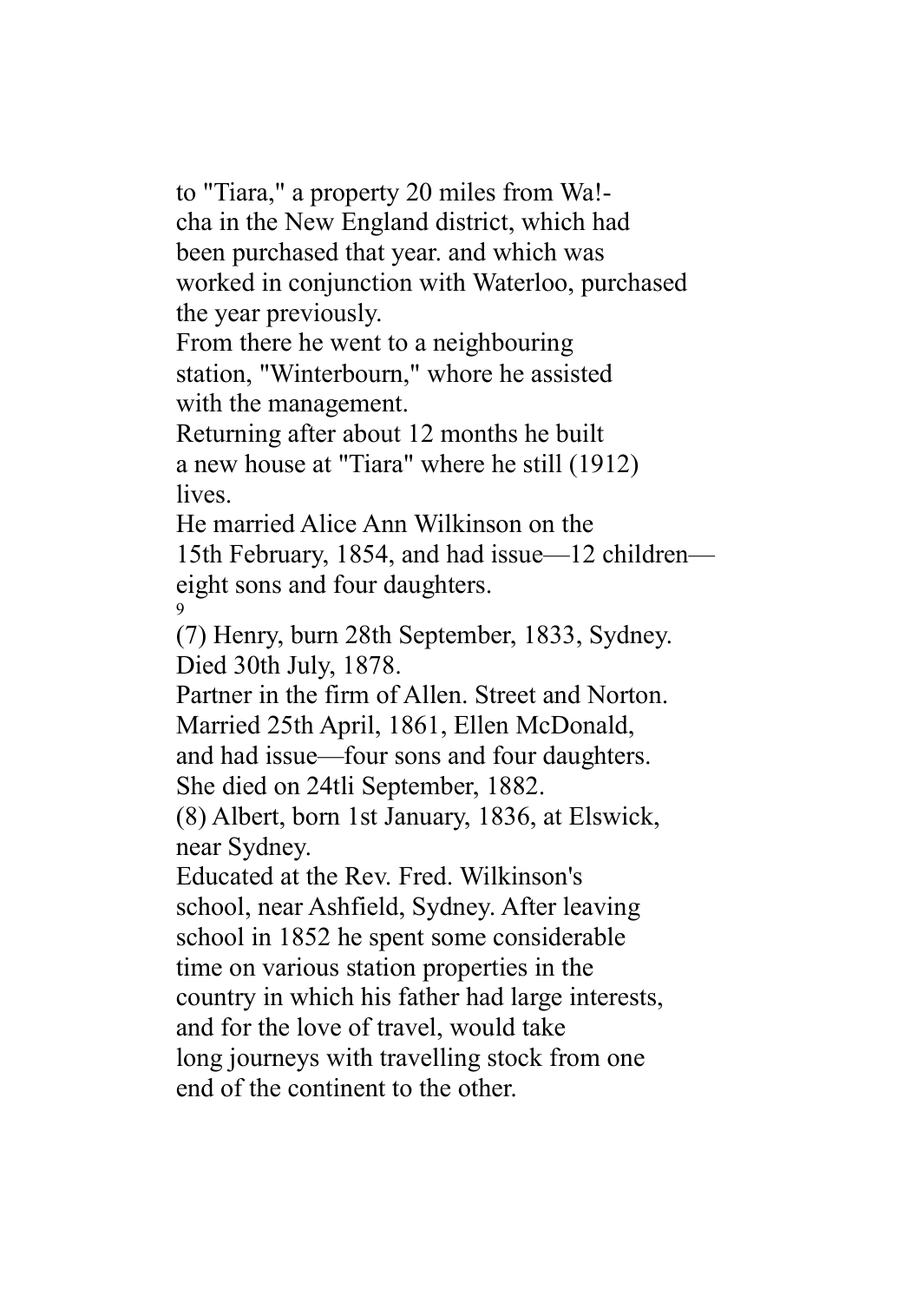He subsequently secured and purchased the "Rodd's Bay" Station, near Gladstone (Q.), and having sold his interest in the New England stations to his brother Edward, he devoted his attention to breeding cattle there. In 1867 he accepted a. seat in the Legislative

Council of Queensland, but resigned the following year.

In 1878 lie again entered the.political world and was returned unopposed for the Port Curtis district.

In 1883 he accepted office under Sir Thomas Mcllwraith, and five years later he was elected Speaker of the Legislative Assembly.

In June, 1844, he was again summoned to the Legislative Council, of which (1912) he is still a member, and for some years held the position of Chairman of Committees.

Mr. Norton has been identified with many public institutions in Queeensland, and for many years he has been a constant writer for the press.

He married first, on the 12th February, 1862, Mary Walker (who died on the 10th March, 1863), and had issue. one daughter. Second, Harriet Deacon, and had issue—one son. Third, Amy Barton, of Brisbane (Q.). (9) Frances Douglas, born 15th March, 1838, at Elswick, and died 27th January, 1839. Buried in the family vault.

(10) Wallace, born 12th March, 1840, at Elswick.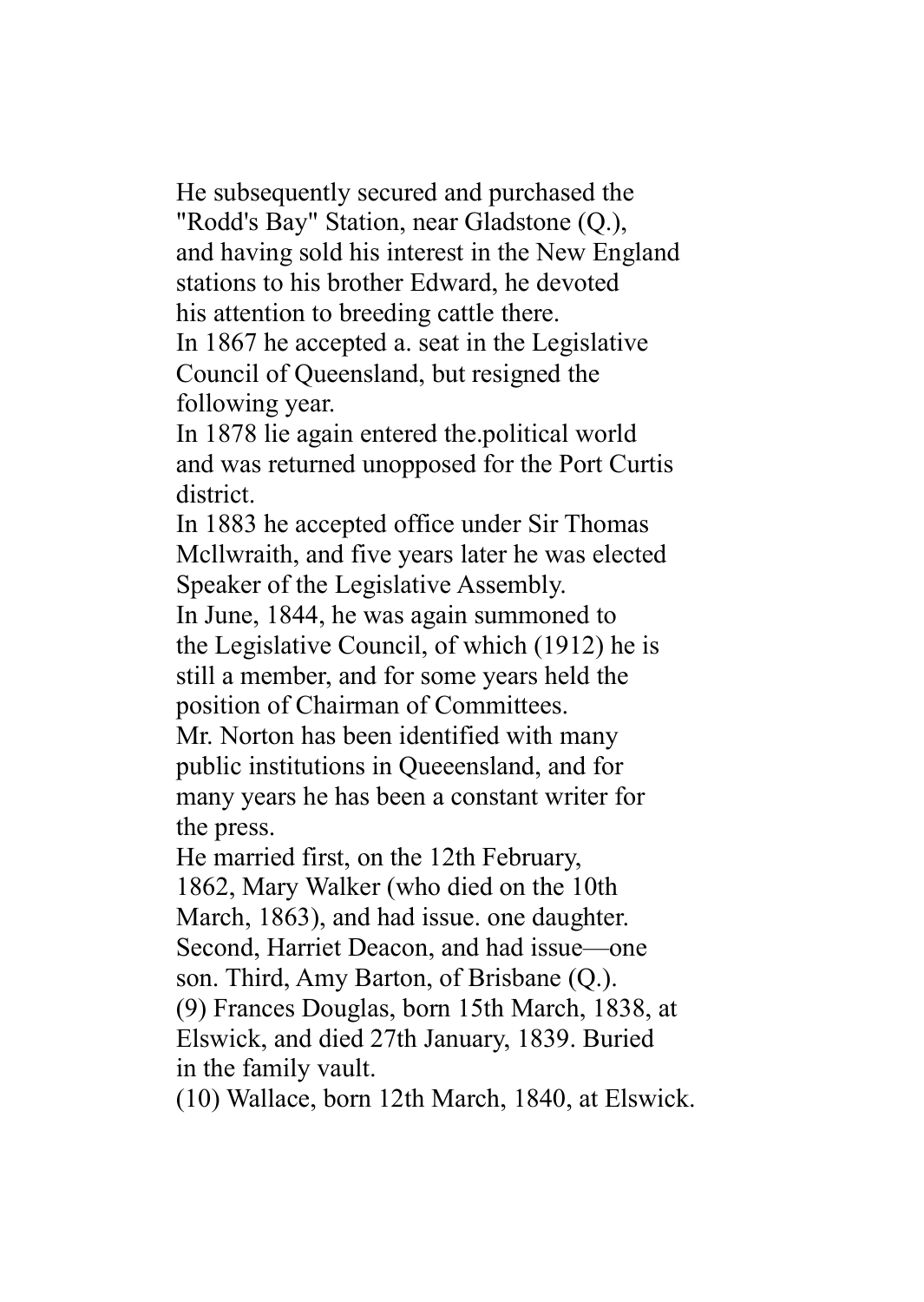Died lj)th August, 1841, at Liverpool. Buried in the family vault. 10 ' He married secondly, on the 1st February, 1843, at Fairlight, Marion, only daughter of John Backhouse, Esq., of Ipswich, Suffolk, England. (She cJied on 30th April, 1870, at Southsea, Hants, England.) Had issue. (11) Herbert, born 8th January, 1844, at Elswick and died 2®th January, 1912, at Dover. He went in for medicine and took his degree at Edinburgh and became M.R.C.S.E. and F.R.C.S. Edinburgh. Married 15th March, 1881, Susannah, youngest daughter of the late Dr. Nash, Jlridgewater, County Somerset, and had issue—one daughter. (12) Caroline Amy born, 18th May, 1846, at Elswick. Married on 7th February,, 1867, the Rev. Charles Knight. No issue. Died 1st May, 1911, at Canterbury, England, (13) Emily Elizabeth, born 2nd September, 1848, Elswick. Married on the loth August, 18Sl. John Gregg O'Neill, Esq., M.B. Had issue —two sons and two daughters. (14) Godfrey Charles George, born 14th October, 1851, Elswick. Died 17th March, 1891, at Hounslow, England. Entered the Army and ultimately became Captain of Duke of Cambridge's Own Middlesex Regiment. Married on 30th January, 1879 Alicia Margaret, eldest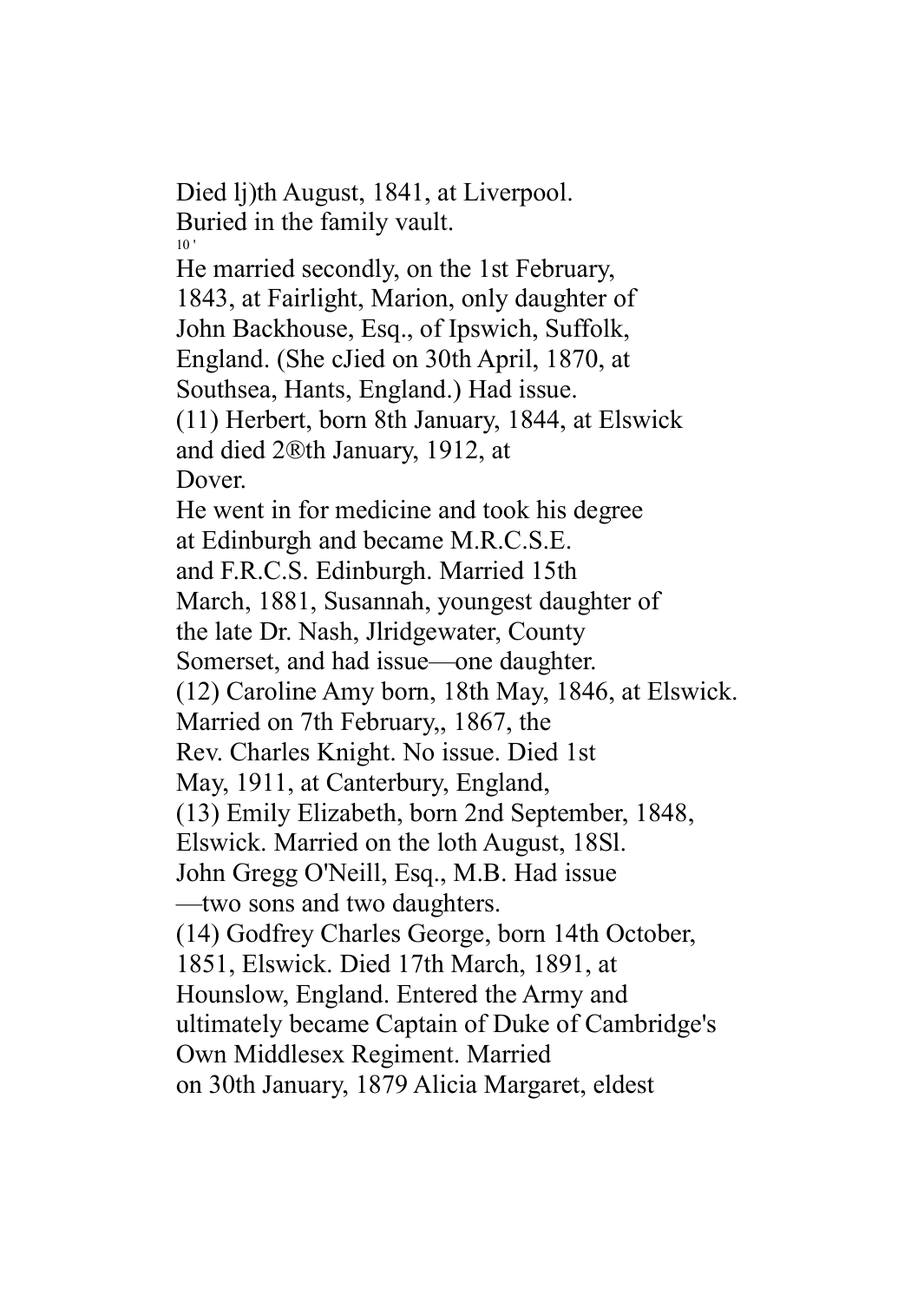daughter of Col. H. G. S. Powell. Had issue—two daughters. (15) Gilbert Frederick Allan, born 8th March, 1855, at Elswick, Sydney. Died 24th November, 1^02, in India. He entered the Army and became Captain and Brevet Major, R.A. Accompanied the British troops to the Soudan and was present at the battle of Aboukha. He married on the 15th April, 1882, Alice Elizabeth, youngest daughter of the late General Murray Aynsley, Madras Cavalry, and had issue two sons and two daughters.

A few months after the death of the Hon. James Norton, his widow and family sailed for England on the 24th February, 1863, in the Duncan Dunbar, and settled near London.

## **NORTONS of Sussex and N.S.W.**

JOHN NORTON, SENK. of Hurstpierpoint. Co. Sussex. Entered on Subsidy Bolls for 1523. JOHN NORTON, JR. ot Hurstpierpoint, Co. Sussex. Entered on Subsidy Rolls-1560. Buried at Hurst 24t,h Feb. 1560. Will dated 6th April, 1546, proved at Probate Court, Lewes, 20 July, 1567. JOHN NORTON ot Hurstpierpoint. Entd. on Subsidy Rolls for ISP.'! & 1572 Will proved 26 June, 1568 at Lewes.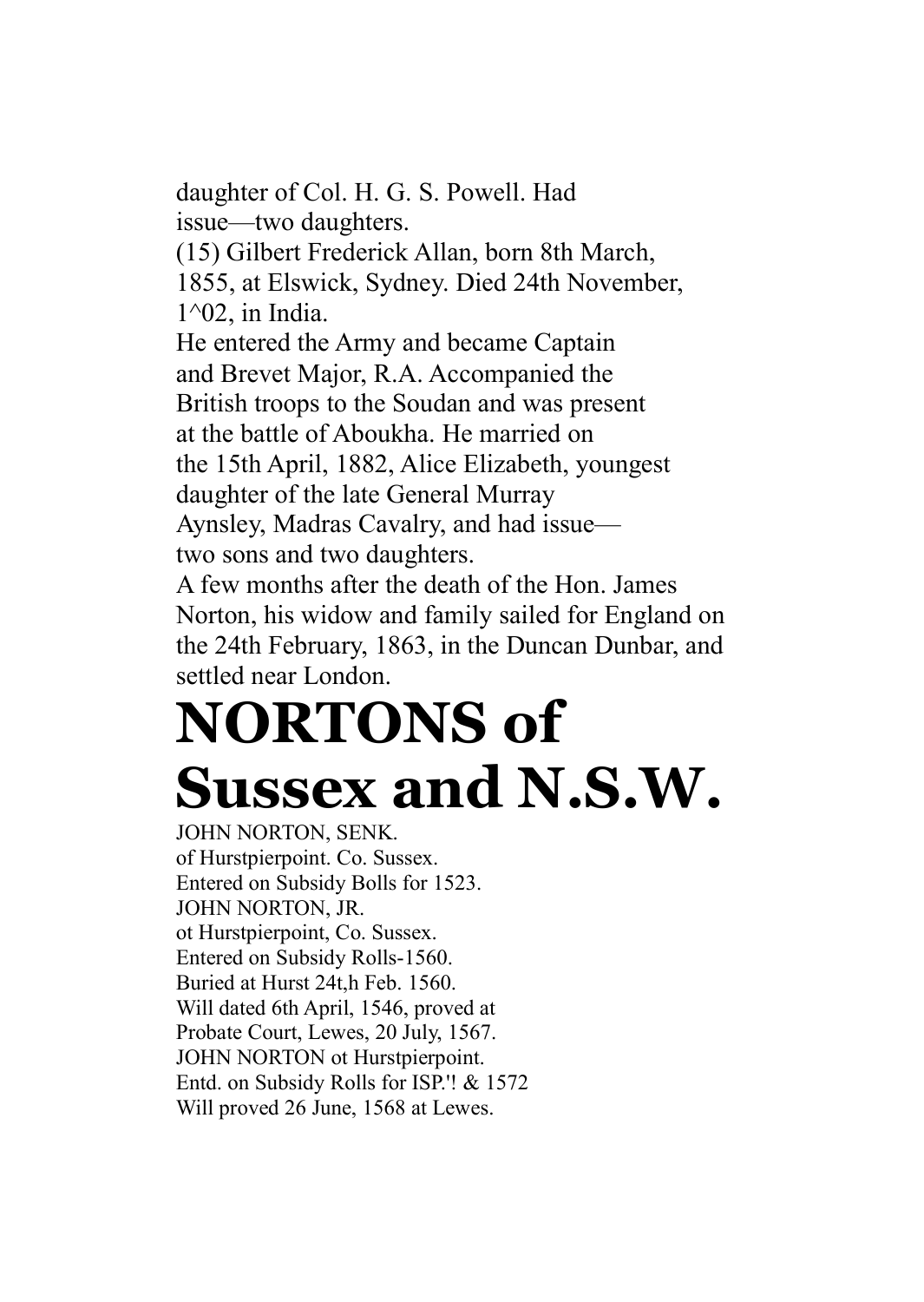Alis JANE Jane Ampellford AMYS JOHN NORTON of Horsham. Co. Sussex. EDWARD NORTON of Hurst p.p. Bur. at Hurst. 23rd May, 1610. Admin. 17 July to his relict Charity Charity Bur at Hurst MARY Bp. at Hurst. 20 April, 1564. ELIZABETH Bp. at Hurst, 3 Feb. 1566. JOHN NORTON Bp. Hurst, 27 July, 1603. Bur. 28 July, 1803. NINTAN NORTON of Hurst p.p. Bp. Hurst, 11 July, 1604. Bur. Hurst 24 June, 1634. Admin, to Relict. Jocose, 9 July, 1634 Jocose JANE NORTON Bp. Hurst, 5 October. 1605. JANE ANN MARY NORTON Bp.ilurst,12 April, 1575. Bur. Hurst, 2 May, 1599. THOMAS NORTON Bp, Ilurst, 12 Apl. 1575 Bur.IIurst,2 May,1599 THOMAS NORTON — Ann of Clayton, Co. Sussex [ Bp. Hurst. 23 Sep. 1627. |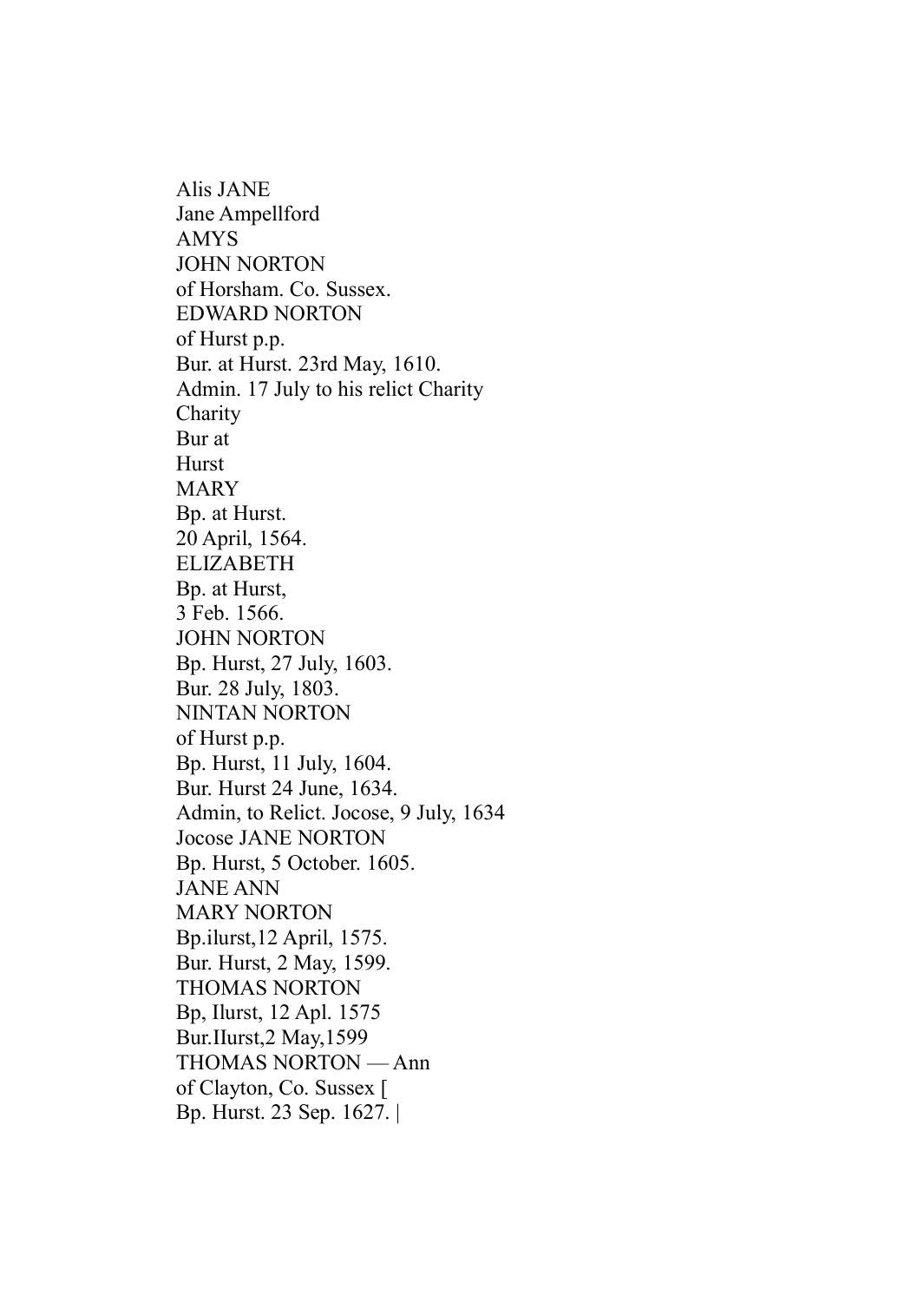Norton of Plecombe Co. Southvick and Shoreham, Co. Sussex EDWARD NORTON . Bp. Hurst, 4 April, 1630. JOHN NORTON of Huest p.p. Bp. Hurst, 11 Mav, 1634. Bur. Hurst, 16 Apl.. 1708. Sarah Yates of 1'wynham, 18 Nov. 1671. CHARITY ' Bp. Hurst 6 Jan., 1632. Bur. 25 Jan., 1632. WILLIAM NORTON of Hurst p.p. Bur. at Twynham. Will dated 5 March. 1670, Proved 8 April, 1671. SARAH Bp. Hurst. 10 Oct. 1672. JOHN NORTON of Henfleld, Co. Sussex. Bp. Hurst, 25 May, 1674. THOMAS NORTON = of Hurst, Gent. Bp. 17 Jan, 1678. Bur. Hurst, 12 Oct., 1745. Will dated 1 July, 1740. Proved 28 June, 1746. - Elizabeth Smith of Hurst, M. Hurst, 5 June, 1705. THOMAS'NORTON of Hurst. Bp. 1 Mar.. 1713. Bur. 9 Jan., 1758. Will dated 25 May, 1758. Proved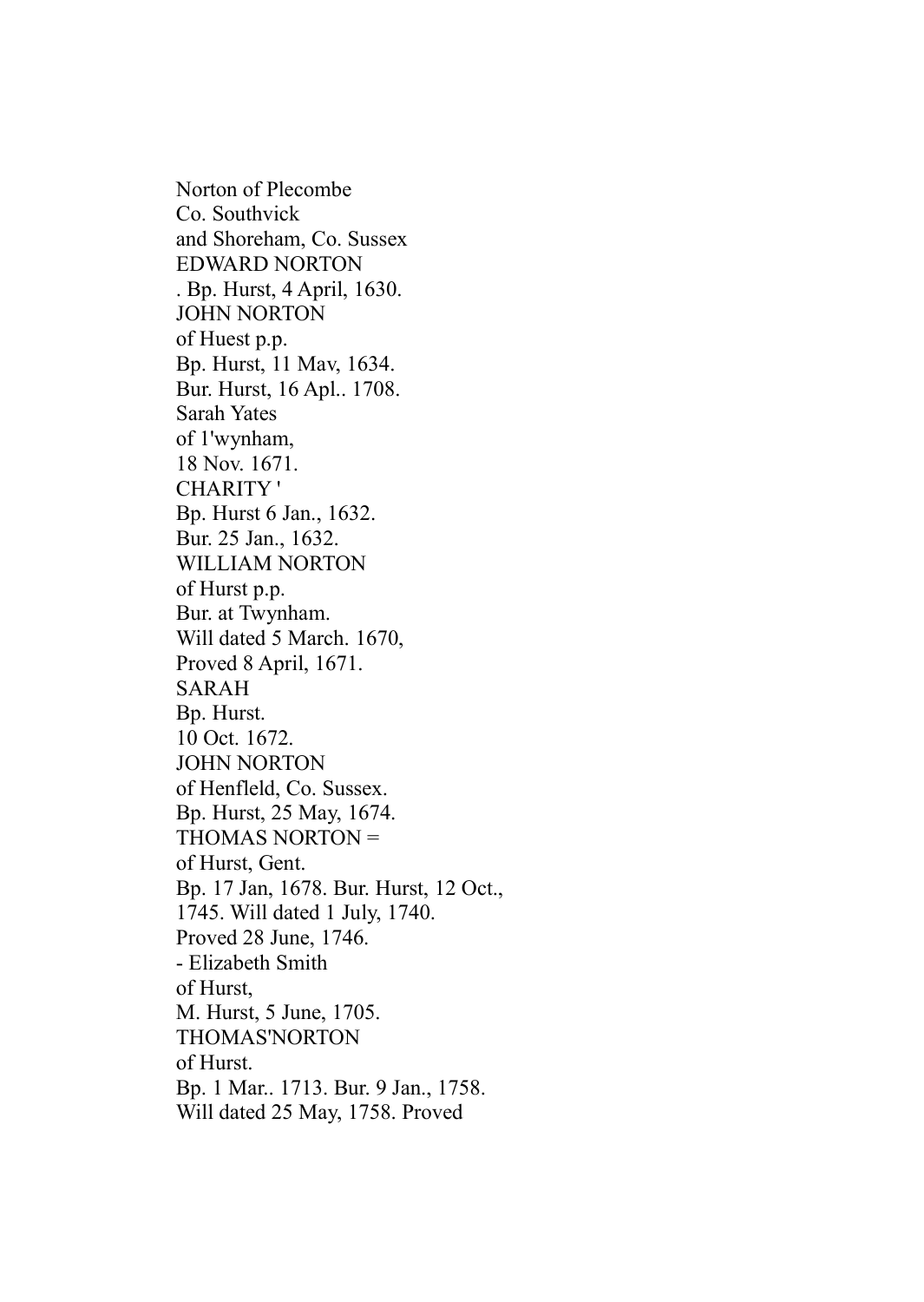29 Julv. 1758. JOHN NORTON JAMES NORTON of Hurst. Bp. 22 April, 1722. Bur. Hurst, 23 Jan. 1798. Rebecca Steel of Newtimbcr ELIZABETH ! Bp. 10 Aug, 1753

## J**A**

THOMAS NORTON Bp. 28 Nov., 1754; Bp.i ANN 3 Sept., 1757. JOHN NORTON Bp. 16 March, 1759. Diedfl®s-1829. Bur. PariCmafta, N.S.W. : Mary Masters Bradford AMY Bp. 30 April, 1762. MARY MASTERS JOHN NORTON B. 1783 B. 1781, D. unmarried. Died 24 Dec., 1811. NATHANIEL NORTON of Mulgoa and Kanimbla, N S.W. B. July, 1787 at Leatherhead. Bur. 17 1851 at Mulgoa, y" REBECCA B. 6 July, 1786. D. 27 Apl., 1889 in England. **NANCY** B. 1791. ELIZABETH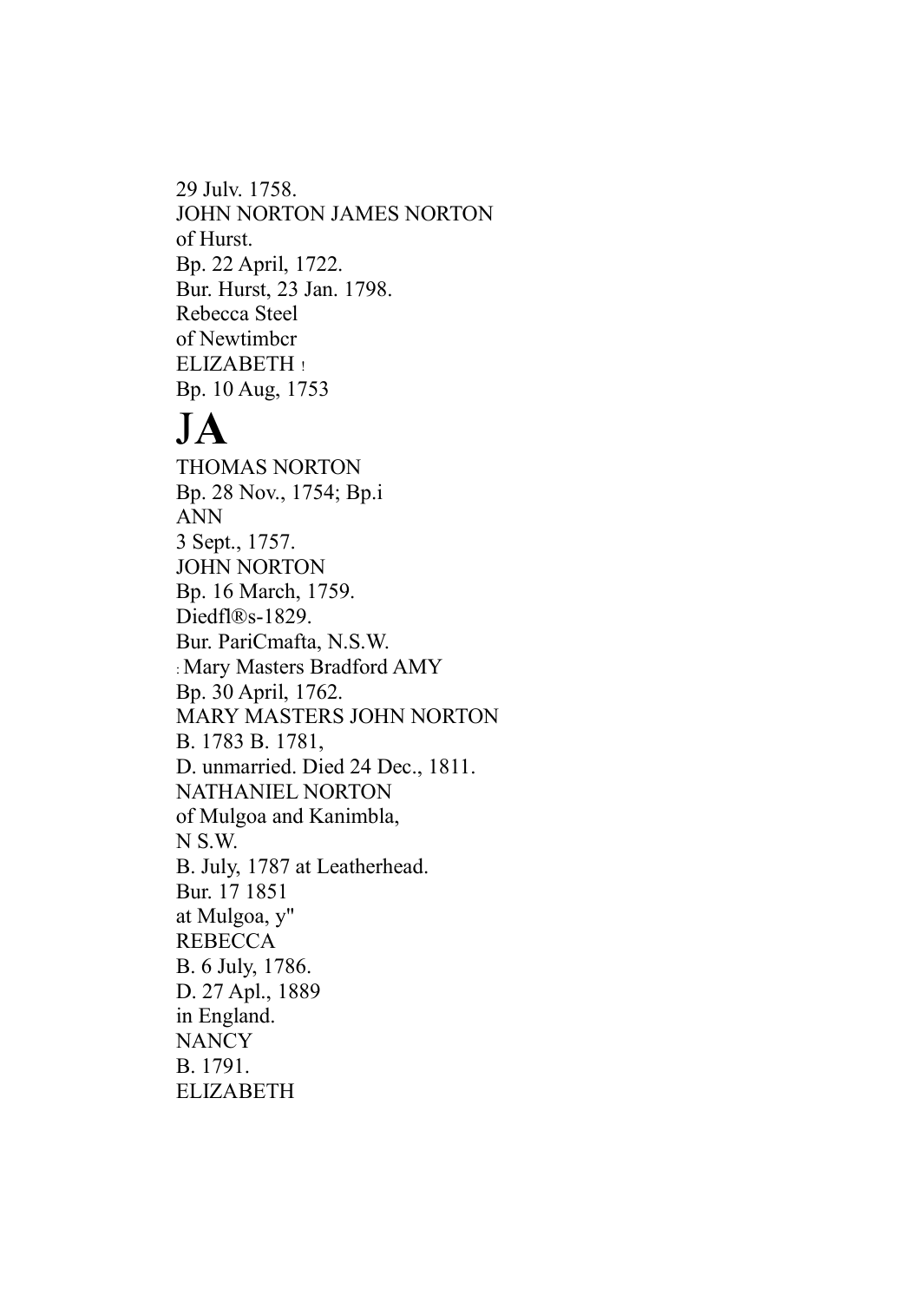B. 1793. D. 1825. JAMES NORTON of ifilswick, 8yd,, N.S.W B. 27 July, 1/95 at Ore Place, Co. Sussex. D. 3 August, 1862 at Elswick. JAMES NORTON JOHN OXLEY ot Kcclesbourue, Sydney. , B. 5 Dec., 1824. I). 18 July, 1906, NORTON B. 8 Mar., 1827. D. 25 Dec., 1680. I I JANE AUGUSTA MARY ISABELLA B. 16 May, 1828. D. JTi Feb.. 1883. *tskxo-*B. 20 June. 1829. D. 6 May, 1905. WILLIAM NORTON B. 25 Dec., 1830. D, 29 May, 1898. EDWARD NORTON HENRY NORTON of Tiara., Stn, N.S.W. B. 28 Sept, 1833. B. 9 March, 1832. D. 30 July, 1878. ALBERT NORTON FRANCIS DOUGLAS WALLACE of Brisbane. NORTON NORTON B. 1 Jan., 1836. B. 15 March, 1838. B. 12 Mar. 1840. D. 27 Jany., 1839. D. lfAug.1841. "- Jane Mackenzie M. 10 Jan , 1824 at St. Phillips Cliur., , Sydney.